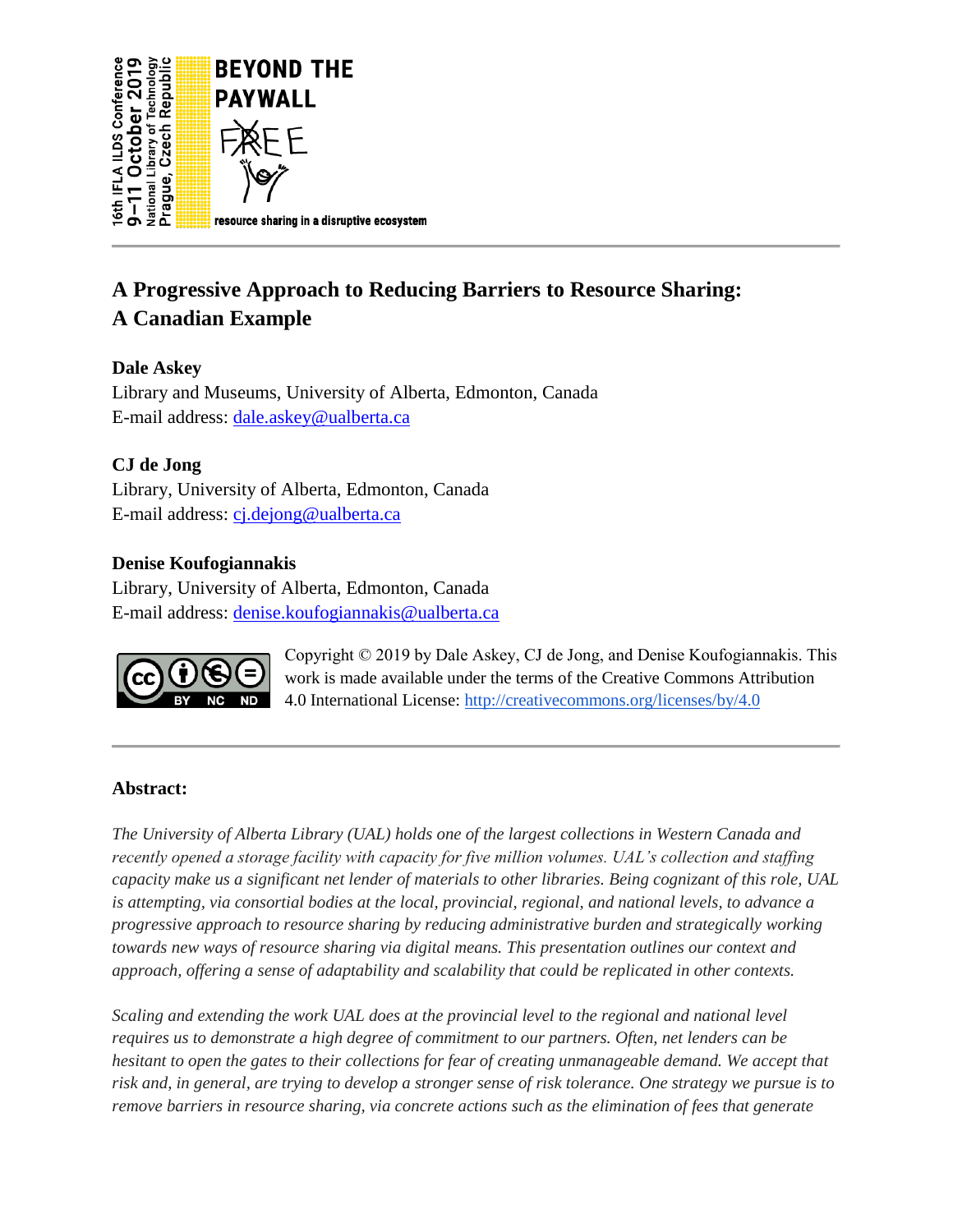*small amounts of income from lending, longer and more flexible loan periods, and controlled digital access to unique materials. UAL is developing digitization priorities in part to support this practice, facilitating greater access to our consortial partners and anyone needing access to materials we may uniquely hold. Within a complex global environment, UAL continues to look for ways to reduce barriers to information, and to share our resources widely in keeping with our University's raison d'etre of "uplifting the whole people".* 

**Keywords:** resource sharing, collaboration, interlibrary loan

## **Introduction**

The University of Alberta Library (UAL) is a leading research library in Canada, serving approximately 38,000 students and 15,000 employees stretching over 5 campuses and 18 faculties. The Libraries have 10 locations that house library collections. We actively contribute to and help shape many initiatives that create research and scholarship and make them accessible, ensuring that access is available now and in ways that can be sustained for generations to come. UAL leverages its tremendous physical and digital collections, including rich special collections and archives, to provide learners of all levels, wherever they might be, the opportunity to grow and succeed.

UAL is the second largest research library in Canada, and serves a key role within Western Canada, given Canada's geographically dispersed population. The University of Alberta is located in the city of Edmonton, in the province of Alberta. Edmonton is Canada's fifth largest city, and the northernmost city in North America with a population of over one million. UAL is looked to as a leader within the region for advancing library initiatives that benefit others within the region as well. We frequently work with consortia in order to collaborate with other institutions on agreed upon initiatives of shared importance. We have a local consortium called NEOS which consists of 18 multi-type libraries that share a catalogue. Our other key consortia partners in Alberta are the Alberta Association of Academic Libraries (AAAL) and The Alberta Library (TAL), which is a multi-type library consortium with members throughout the province of Alberta. Regionally, we are members of the Council of Prairie and Pacific University Libraries (COPPUL), and nationally the Canadian Association of Research Libraries (CARL) and the Canadian Research Knowledge Network (CRKN). We actively participate in all these consortia in areas such as resource sharing, licensing scholarly content, professional development, and collecting statistics.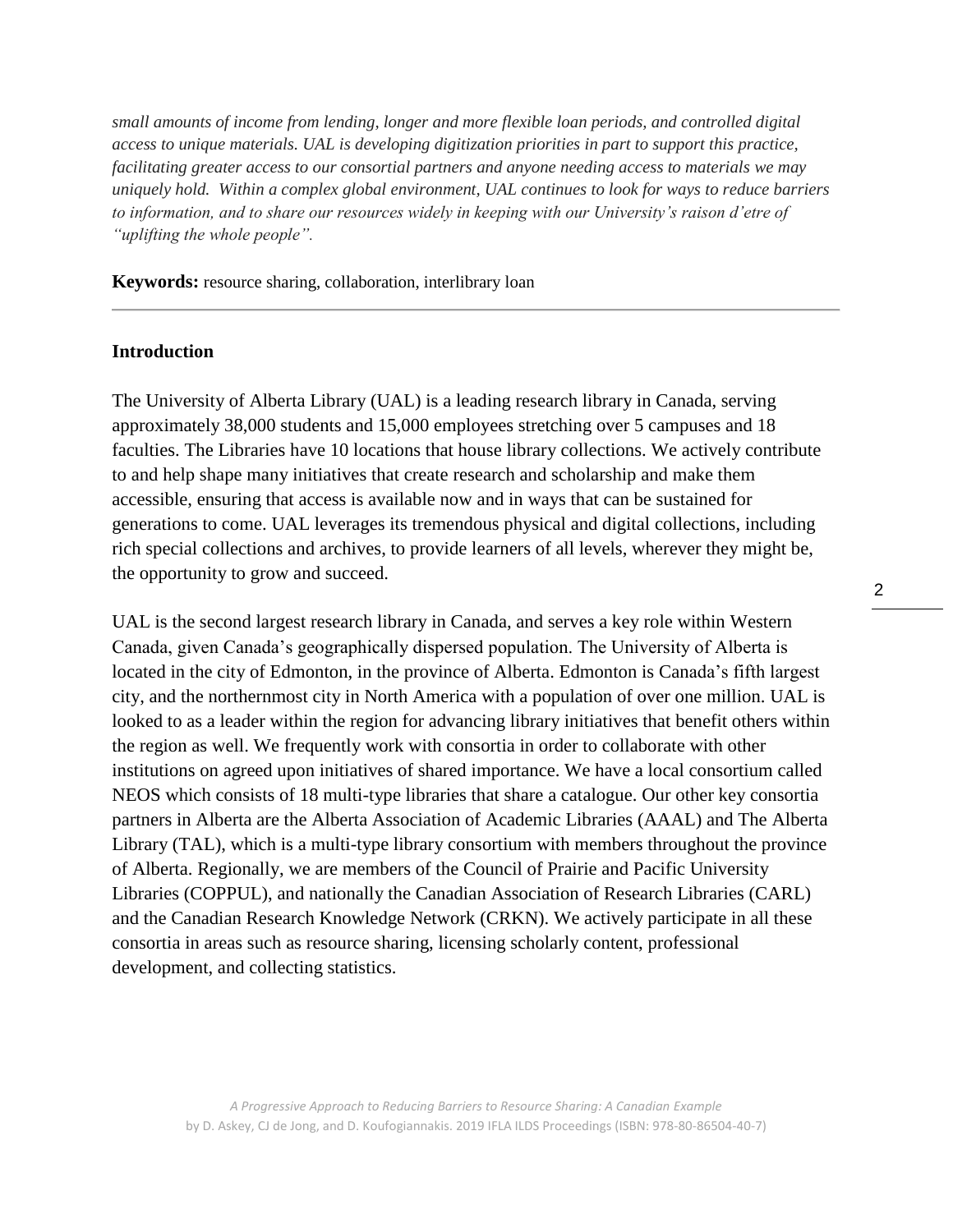#### **Moving resource sharing towards a more progressive approach**

For the past several decades, or perhaps longer, the resource sharing landscape has tended to operate based on several key, if often unspoken, assumptions. First, some institutions, particularly those with large and rich collections, felt the need to limit demand for fear of being overwhelmed with requests for items. This is akin to fees elsewhere in the organization that were intended--again, whether explicitly stated or not--to limit usage of a particular service (Murphy and Lin 1997, 128). One example of this would be high fees and/or complex request procedures for reproductions of items in special collections, well in excess of the actual cost of delivery. Additionally, some libraries operated under the assumption that when they perform interlibrary lending on an outgoing basis they are not serving their own users, thus such a service must cover its costs. In fact, various rules and policies mandated that the borrowing library cover all costs (Line 1976, 81). Whether it ever did so is beside the point; it was more a question of mindset. Staffing levels for interlibrary loan have been shown to be quite erratic even among libraries of similar type, indicating perhaps a varying conception of the centrality of ILL within the organization's service portfolio (LaGaurdia and Dowell 1991, 373-374; Beckendorf 2007, 24- 26). Lastly, interlibrary lending requires the use of third-party providers for shipping, which underscored and reinforced the notion that such a service needed to be cost recovery.

This brief description both oversimplifies the mindset and may unintentionally imply that these were conscious decisions on the part of individuals, rather than more subtle and instinctive responses to pressures and costs. In any event, these factors combined to place interlibrary lending outside of the realm in which we perform myriad other services without charging users. Libraries have routinely assessed fairly arbitrary fees to each other and have, in many instances, passed on these costs to users or at least explicitly made it clear to users the costs of such transactions, with the intent being to recover costs and/or reduce utilization. With the advent of digital content, many of the pressures that led to this mindset have decreased. We no longer see the volume of requests we once did (de Jong and Frederiksen 2015). Large digital collections and journal packages purchased via consortial and, in some instances, national licenses, have created broader access across a larger set of institutions (Koyama et al. 2011, 38).

At the University of Alberta, placing unnecessary restrictions on interlibrary lending fundamentally contradicts a founding principle of the institution and the substantial message of its current strategic plan, namely, that the university exists "for the public good" and should serve the cause of "uplifting the whole people" [\(https://www.ualberta.ca/strategic-plan](https://www.ualberta.ca/strategic-plan), [https://www.ualberta.ca/promise\)](https://www.ualberta.ca/promise). While it is a university in and for the province of Alberta, these messages apply in spirit to all of humanity. As we will outline in some detail, this has led the University of Alberta to take a leading role in Canada in reducing the complexity and cost of interlibrary transactions, for example, by eliminating unnecessary fees that deter usage. By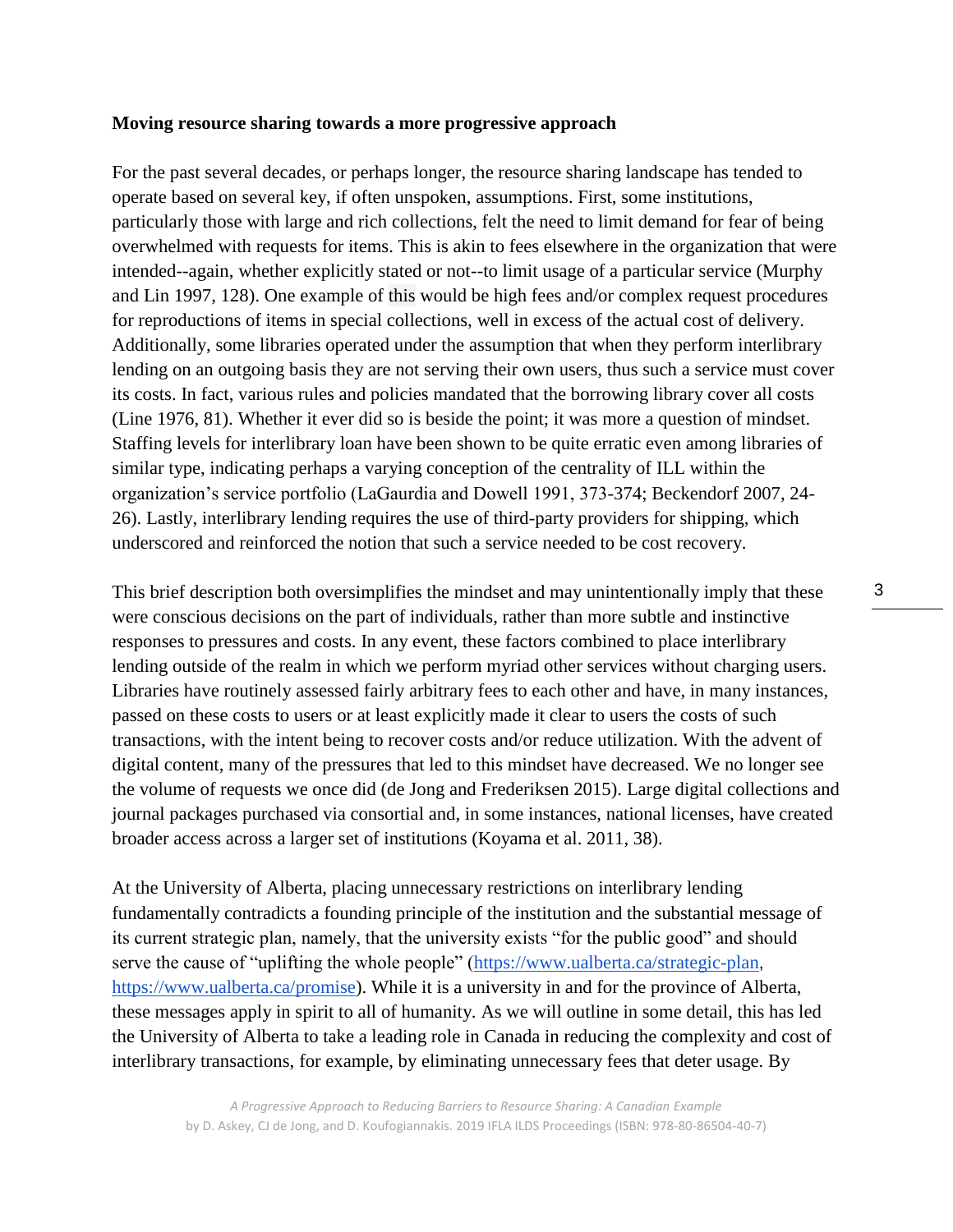creatively managing our resources and collections, we can sustain an active and generous lending program without incurring significant costs that would merit specific attention.

## **Examples of how the University of Alberta is leading resource sharing efforts**

In keeping with our goal to be more progressive within resource sharing and uplift the whole people, the following are examples of concrete actions the University of Alberta Library is taking to drive change.

## *Interlibrary Loan process*

UAL has a history of building resource sharing relationships. In the 1990s, UAL was key in the establishment of the NEOS consortium, focused on a shared ILS. In the early 2000s, UAL became the hub for all NEOS partners connecting the sharing of print collections, a role it still carries out to this day. The NEOS consortium members do not charge each other for the lending of print materials nor document delivery.

In 2012, members of the AAAL were hoping to extend reciprocal interlibrary loan and document delivery privileges to the members of this province wide association. The UAL provided its support for this initiative; fees charged were negligible to the overall budget of the UAL and the belief that charging libraries changes requesting behaviour of borrowing libraries was no longer seen as relevant. With the support of the UAL as the largest net lender in the province, AAAL was able to establish a pilot agreement in 2013. During the pilot years between 2013 and 2015, the members evaluated whether there would be any negative impacts on the net lenders. In 2015, it was determined that there was no significant change in requesting behaviour, which definitively proved to us that the argument that charges are required to curb the number of requests was unfounded.

In May of 2016, the University of Toronto Libraries (UTL), which is the largest research library in Canada, shared the news that they were stepping away from consortial agreements that had provided for free interlibrary loan and a nominal charge for document delivery to academic libraries outside of the province of Ontario. UTL implemented a \$15 charge for both loans and copies. If other institutions would have taken UTL's lead on dealing with the economic climate, this could have been seriously harmful to resource sharing across Canada. The UAL took this as an opportunity to reaffirm its belief in the resource sharing agreements across the country and removed any charges for document delivery, in addition to the already free interlibrary loan, for all academic libraries who are members to our consortial agreements. This news was welcomed by the resource sharing community and conversations were started about how institutions would reciprocate the generous offer by UAL.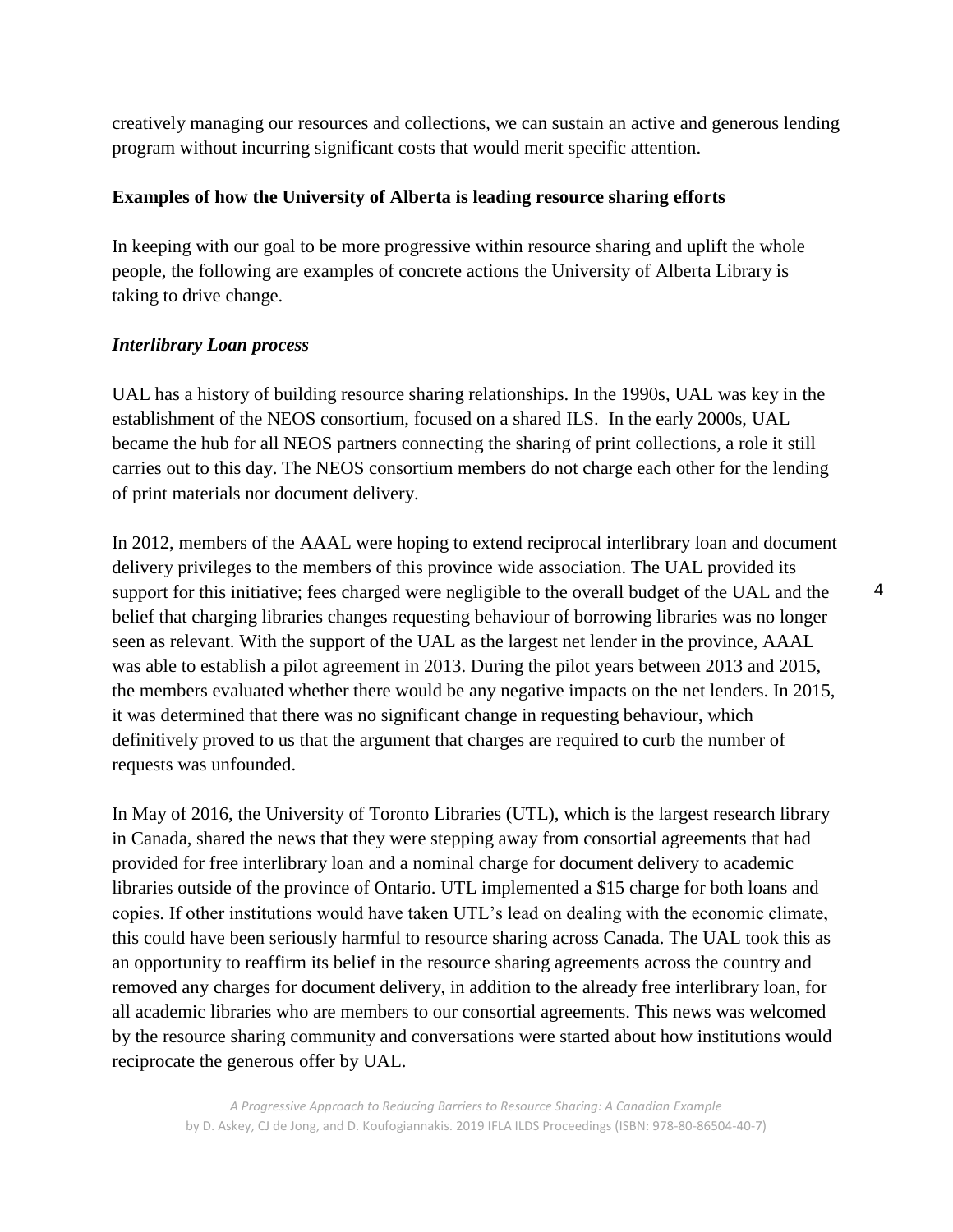Although UAL's approach was a matter of principle--it hoped to influence the resource sharing community to become stronger--UAL had to deal with the reality of what this would mean for their budget. Based on the experience with AAAL, there was no concern that request numbers would increase from borrowing libraries. Also, consortial agreements require institutions to borrow from local libraries first and UTL's change in fees did not impact institutions in Ontario. The loss of revenue from net lending activity also meant that we did not have to manage the indirect costs of charging academic libraries; invoicing, handling payment, follow ups, and errors are all indirect costs of charging fees. Considering that most institutions were charged up to a couple of hundred dollars, it was often not enough to recover the indirects costs. Many institutions offered to reciprocate UAL's no charge policy, which meant that UAL didn't have to handle their invoices and provide payment, further reducing expenses.

In early 2019, the various consortia of academic libraries across Canada came together to discuss the possibility of eliminating the charging of document delivery fees for all consortial members. In addition, various consortia brought forward additional recommendations that would improve resource sharing, such as increasing loan periods and allowing renewals. Members of the consortia worked together to provide evidence based recommendations that included these proposals to their boards of directors for each consortium. UAL is optimistic that each consortium will approve the recommendations that will result in no charges for document delivery--in addition to the already free interlibrary loans--and extended loan periods with renewals.

#### *Special Collections material*

Special Collections material has been restricted from resource sharing between institutions for many decades due to their uniqueness or high value. Hickerson & Kenney discussed the problem in a 1988 paper where they stated that "[b]ecoming active partners in shared resources programs is an essential step which will both strengthen the library as a whole and serve the interests of special collections themselves." In recent years, this topic has seen more interest with the development of the ACRL/RBMS Guidelines for Interlibrary and Exhibition Loan of Special Collections Materials in 2012 [\(http://www.ala.org/acrl/standards/specialcollections#research\)](http://www.ala.org/acrl/standards/specialcollections#research), the OCLC Research report named Tiers for Fears, Sensible Streamlined Sharing of Special Collections in 2013, [\(https://www.oclc.org/content/dam/research/publications/library/2013/2013-](https://www.oclc.org/content/dam/research/publications/library/2013/2013-03.pdf) [03.pdf\)](https://www.oclc.org/content/dam/research/publications/library/2013/2013-03.pdf), and the Big Ten Alliance PRINCIPLES AND PROTOCOLS for Interlibrary Loan of Special Collections Materials of 2018 [\(https://www.btaa.org/docs/default-source/library/btaa](https://www.btaa.org/docs/default-source/library/btaa-principles-and-protocols-for-interlibrary-loan-of-special-collections.pdf?sfvrsn=9bbe4bf3_4)[principles-and-protocols-for-interlibrary-loan-of-special-collections.pdf?sfvrsn=9bbe4bf3\\_4\)](https://www.btaa.org/docs/default-source/library/btaa-principles-and-protocols-for-interlibrary-loan-of-special-collections.pdf?sfvrsn=9bbe4bf3_4).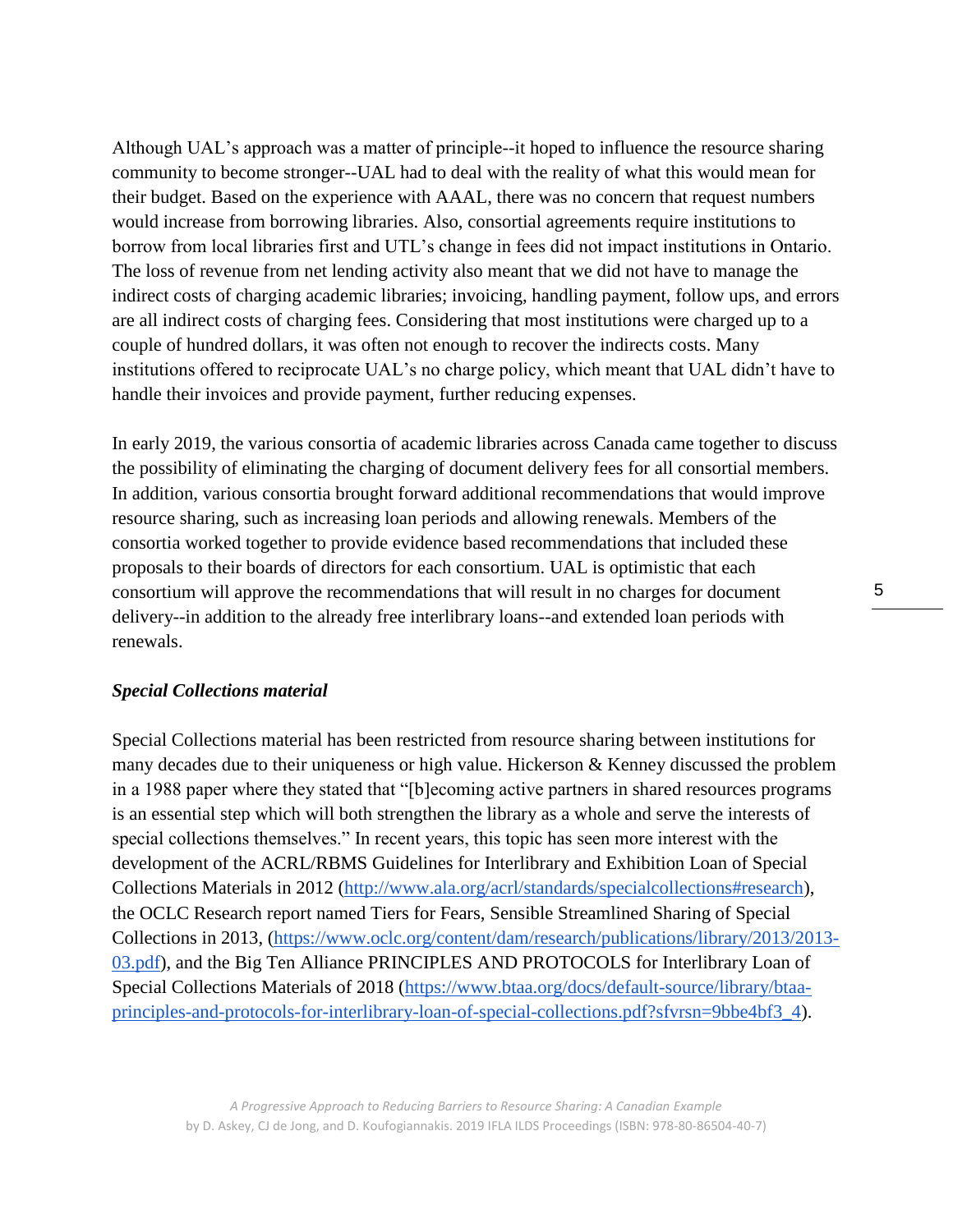The UAL's Bruce Peel Special Collections (BPSC) has focused on making Special Collections items available through various digitization projects. One such project, was the digital exhibition named Tinctor's Foul Treatise

[\(https://omeka.library.ualberta.ca/exhibits/show/tinctor/imagining\)](https://omeka.library.ualberta.ca/exhibits/show/tinctor/imagining). As part of this digital exhibit, a fifteenth century manuscript of Johannes Tinctor's *Invectives contre la secte de vauderie* was digitized, making freely available to researchers worldwide a text that would otherwise see very limited exposure. UAL is also working closely with Internet Archive (IA), a nonprofit digital library, to make freely available BPSC material in a digital form through their platform, such as the digitized UAL Historical Postcard Collection [\(https://archive.org/details/albertapostcards\)](https://archive.org/details/albertapostcards). An upcoming project with IA will include the digitization of English Playbills. Using a digitization scribe located right beside the BPSC, the physical material will only be removed from its controlled environment for the duration of the scanning process. The digitized form will then be used to assign metadata to the objects. Making these objects discoverable and freely available in digitized form creates unprecedented access.

The UAL ILL department has worked closely with BPSC and the UofA Copyright Office to be able to fill requests for Special Collections items. A guideline has been established for providing controlled access to an out-of-print work for an approved purpose. As long as a requested item meets the criteria of the guideline, the ILL department may scan an entire work and provide controlled access to the work to the requesting library. The criteria include that the item must be out-of-print, non-circulating, part of BPSC, and an authorized digital version is not commercially available. The controlled access is created through uploading the scanned item to Google Drive as a PDF and restricting the item in the settings from being able to print or download the item, and assigning an expiration date to the document. The requesting library is then provided with a link that can be shared with the patron who requested the item. This enables the ILL department to satisfy more requests for materials from the BPSC.

#### *Controlled digital lending*

In January 2019, UAL began participating in the Internet Archive's (IA) controlled digital lending project. Controlled digital lending is the "digital equivalent of traditional library lending" [\(https://controlleddigitallending.org/faq\)](https://controlleddigitallending.org/faq), wherein a library can digitize a print book it owns, and lend a secure digital version in place of the print version, while maintaining an "owned to loan" ratio that does not exceed the number of print copies owned, and where the print copy does not circulate when the digital version is available for loan. UAL currently uses IA secure infrastructure to loan digitized version of books within our Wiedrick Historical Education Curriculum Collection, consisting of textbooks that were authorized for use in Alberta's elementary and secondary schools from 1885-1985, and were largely inaccessible in print format as part of a unique, non-circulating collection.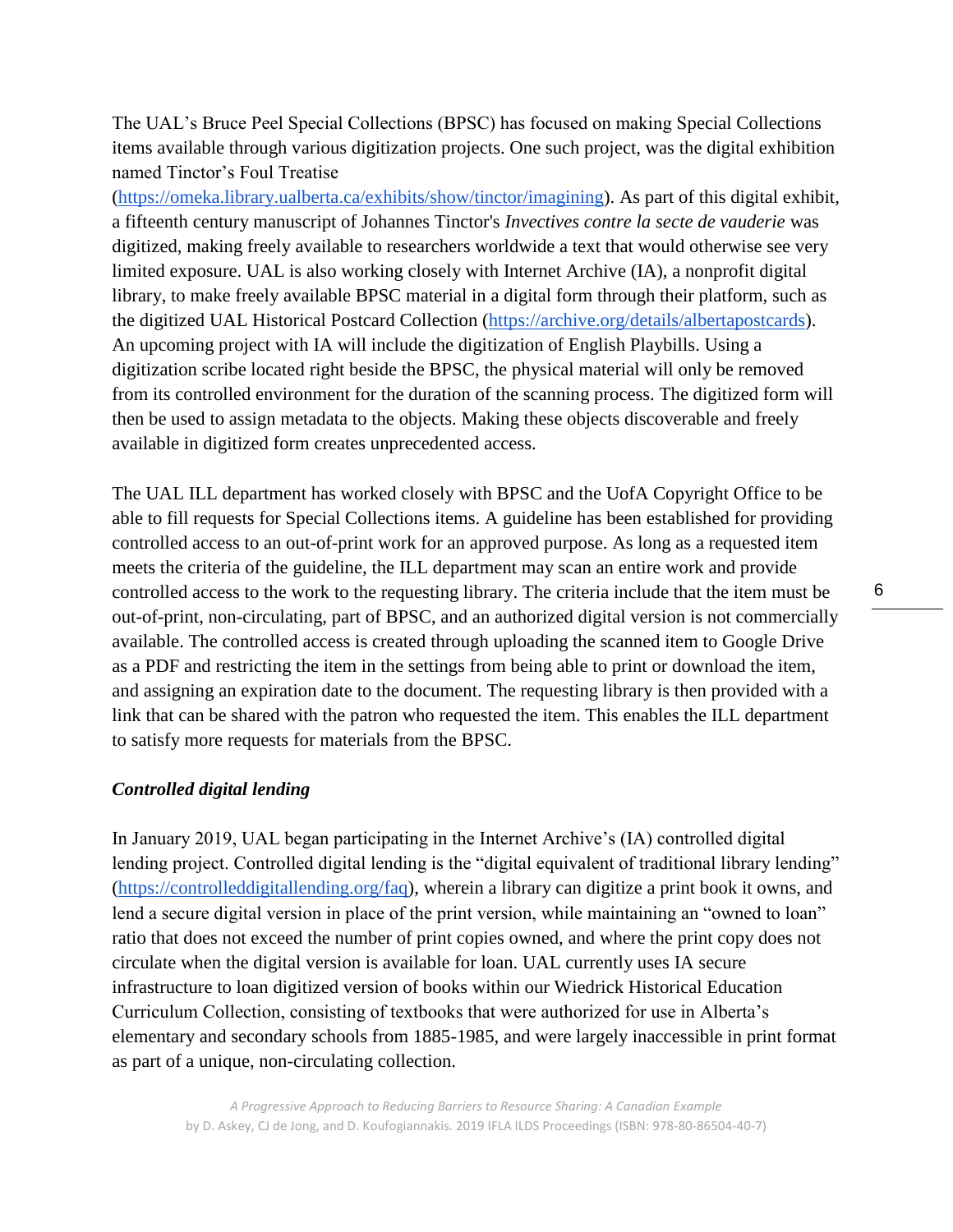The decision to participate and pilot CDL was a relatively easy one in terms of it being a reasonable means to support our goals of removing barriers and enabling access to the collections that the university has invested in. In keeping with our goal of uplifting the whole people, we knew we could do better to share this important resource more widely. Our role and mission as a library at a public institution is to find ways to sensibly provide and manage access to those items of research and teaching value, while reducing barriers to access. For a noncirculating collection like Wiedrick, CDL allows us to responsibly and reasonably deliver books from our shelves to prospective readers.

As of August 2019, UAL's Wiedrick online collection holds a total of 3923 items, with 1367 available for borrowing using CDL, and another 2556 of them being openly available to read at any time because titles are in the public domain. Of the titles made available via CDL since January 2019, more than half have been loaned at least once, representing 1839 circulations. There are 118 titles that are currently in use and on the waitlist to be borrowed. This use has exceeded expectations, showing us that there is greater interest in this material than we might have imagined, and certainly a population beyond our UofA campus community using it now that it has been opened up beyond its previous print-only restricted access availability.

### *Ebook lending*

Digitization of UAL print collections will greatly improve access to scholars outside of the Edmonton region. However, while the shift in acquisition of books in print to digital format has improved access for our own users, it has created difficulty in sharing these resources beyond our own institution. Our Interlibrary Loan department provides chapters from digital books when permitted by licences; however, as digital collections increase, Interlibrary Loan departments must address the issue of sharing whole ebooks with other libraries. UAL has recently reviewed our licences for clauses that permit the sharing of a whole ebook and this work guides the Interlibrary Loan staff with filling requests for such items. Our Collection Strategies team continues to work with vendors to address this issue by requesting that interlibrary loan of whole ebooks is permitted in licenses. Similar work is being done by other libraries, for example, VIVA, Virginia's Academic Library Consortium

[\(https://vivalib.org/c.php?g=836990&p=6137355\)](https://vivalib.org/c.php?g=836990&p=6137355). We are optimistic that as more libraries work with vendors on this issue, whole ebook lending could become the new standard.

### *Shared print participation*

To facilitate the long term preservation and use of print materials, UAL has been an active partner in a number of shared print programs. We have entered into these arrangements in the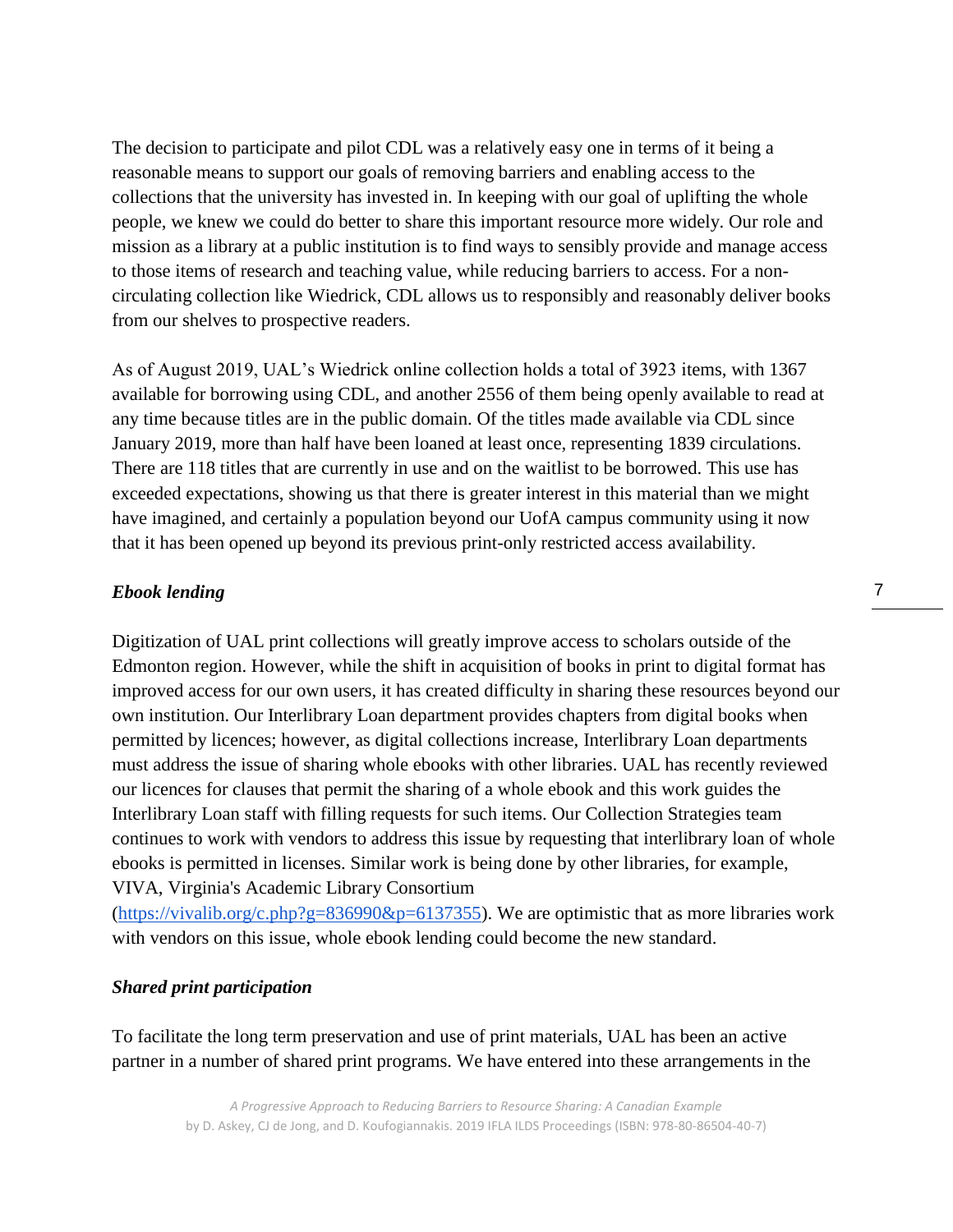spirit of wanting to be one of the institutions regarded as an Archive Builder, an institution that will commit to retain and hold desired materials for a significant period of time. We believe it is beneficial to hold and then lend materials to our consortial partners. We have been very active with the COPPUL Shared Print Archive Network (SPAN), which began in 2012, as well as with HathiTrust where we have committed approximately 850,000 print items to match the existing digital surrogates within HathiTrust. We are currently involved with a national effort in Canada to form a national shared print model to cover Canadiana materials across the country, and a partnership with other consortia in the U.S. and Canada to align principles of such programs.

At the centre of our ability to do so much with shared print is our new Research and Collections Resource Facility building which opened in the spring of 2018. It is a state of the art climate controlled facility with capacity for 5 million items [\(https://library.ualberta.ca/locations/rcrf\)](https://library.ualberta.ca/locations/rcrf). By funding the construction of such a facility, the University has shown its commitment to the print materials we have acquired and will continue to acquire, as well as archives and materials that need special handling. We can translate this good fortune to help others reduce their own collections while knowing they can borrow from UAL. Key next steps in this space will be to align with digitization efforts and make better linkages between different formats, which is currently lacking to a large degree. Doing so will enable greater lending of existing digital copies for print books that we hold, and will help us determine what unique print materials we have, which can help determine future digitization priorities.

## **Conclusion**

As we have demonstrated in this paper, UAL's progressive approach to resource sharing is one that requires us to demonstrate a high degree of commitment to our partners. Often, net lender libraries such as ours can be hesitant to open the gates to their collections for fear of creating unmanageable demand. We accept that risk and, in general, are trying to develop a stronger sense of risk tolerance. By eliminating resource sharing fees for Canadian academic libraries, investing in digitizing collections through various partnerships, and participating in new structures for making available our materials, we are reducing barriers to access and promoting resource sharing. We also feel that this approach provides consistency by supporting many libraries in fostering an open, global scholarly environment where the principles of increased access take precedence over revenue generation. Libraries are collectively acting in many ways to bring about this change, for example setting up library-based publishing services for which we often do not charge the end users. We are working to apply these same principles of openness and service to resource sharing in order to reduce barriers to information, and share our resources widely, in keeping with our University's raison d'etre of "uplifting the whole people".